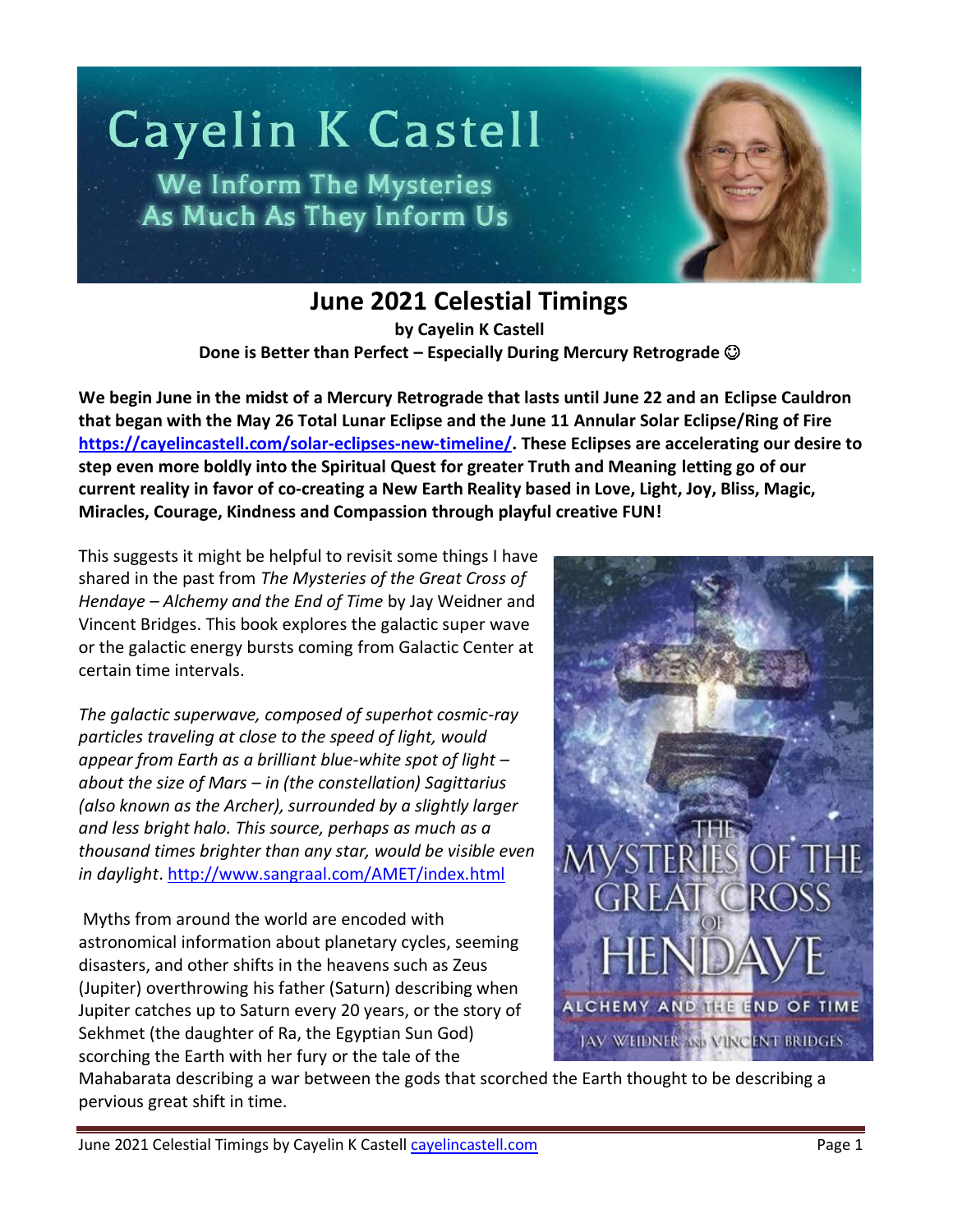Interestingly, Hopi legend speaks of the Blue Star Spirit or [Blue Star](http://en.wikipedia.org/wiki/Wikipedia:Blue_Star_Kachina) Kachina that closely matches the description of the galactic pulse or superwave as described in the Great Cross of Hendaye.

Toltec and Aztec wisdom says we are leaving the time of the 5<sup>th</sup> Sun and entering the time of the 6<sup>th</sup> Sun representing a more Yin or receptive energy leaving the more Yang or aggressive energy of the past 6,625 years. [https://www.healyourlife.com/2021-heralds-the-dawning](https://www.healyourlife.com/2021-heralds-the-dawning-of-a-new-age-the-age-of-the-sixth-sun)[of-a-new-age-the-age-of-the-sixth-sun](https://www.healyourlife.com/2021-heralds-the-dawning-of-a-new-age-the-age-of-the-sixth-sun)



### **The End of Time and the Beginning of a New Time**

Dieter Broers author of **[Solar Revolution: Why Mankind Is on the Cusp of an Evolutionary Leap](https://www.amazon.com/Solar-Revolution-Mankind-Cusp-Evolutionary/dp/1583945040)** describes it as a new beginning we haven't yet imagined. The Earth and our entire solar system is receiving more light codes or photon energy via the Sun and the comets and the Galactic core than in any previously recorded time we know of.

In 1997 Alexey Dimitreiv published information showing all the planets in our solar system are dramatically increasing signs of energetic activity, including atmospheric pressure, brightness from the Aurora Borealis, magnetic field strength and cataclysmic activity. This suggests that our entire solar system is experiencing this increased hyper-dimensional energy. <http://tmgnow.com/repository/global/planetophysical.html>

Here is another perspective from Kireal *The Great Shift*

*Photon energy is the powerful new energy source that will replace electricity in the new millennium. It's a free energy source and nobody can monopolize it. Its outer edge or belt has already reached Earth's atmosphere and is affecting not only Earth but many planets in the solar system.* 

*Photon energy is light energy, and it permeates the Earth in waves. It has the power to extend human life because it realigns the human body into a lightbody. Photon energy vibrates at a very high frequency and confers the power of instant manifestation of thought. Therefore, it is essential to maintain clarity and purity of thought by practicing daily meditation, being in the "now," and staying heart-centered.* 



*In one sense, the Great Shift in Consciousness is the evolution of Mother Earth and her inhabitants into the realm of photon energy for the next 2,000 years.* 

For a full explanation of photon energy and the evolution of consciousness, see Chapter 4 in *Kirael: The Great Shift* Revised Edition. [https://www.kirael.com](https://www.kirael.com/)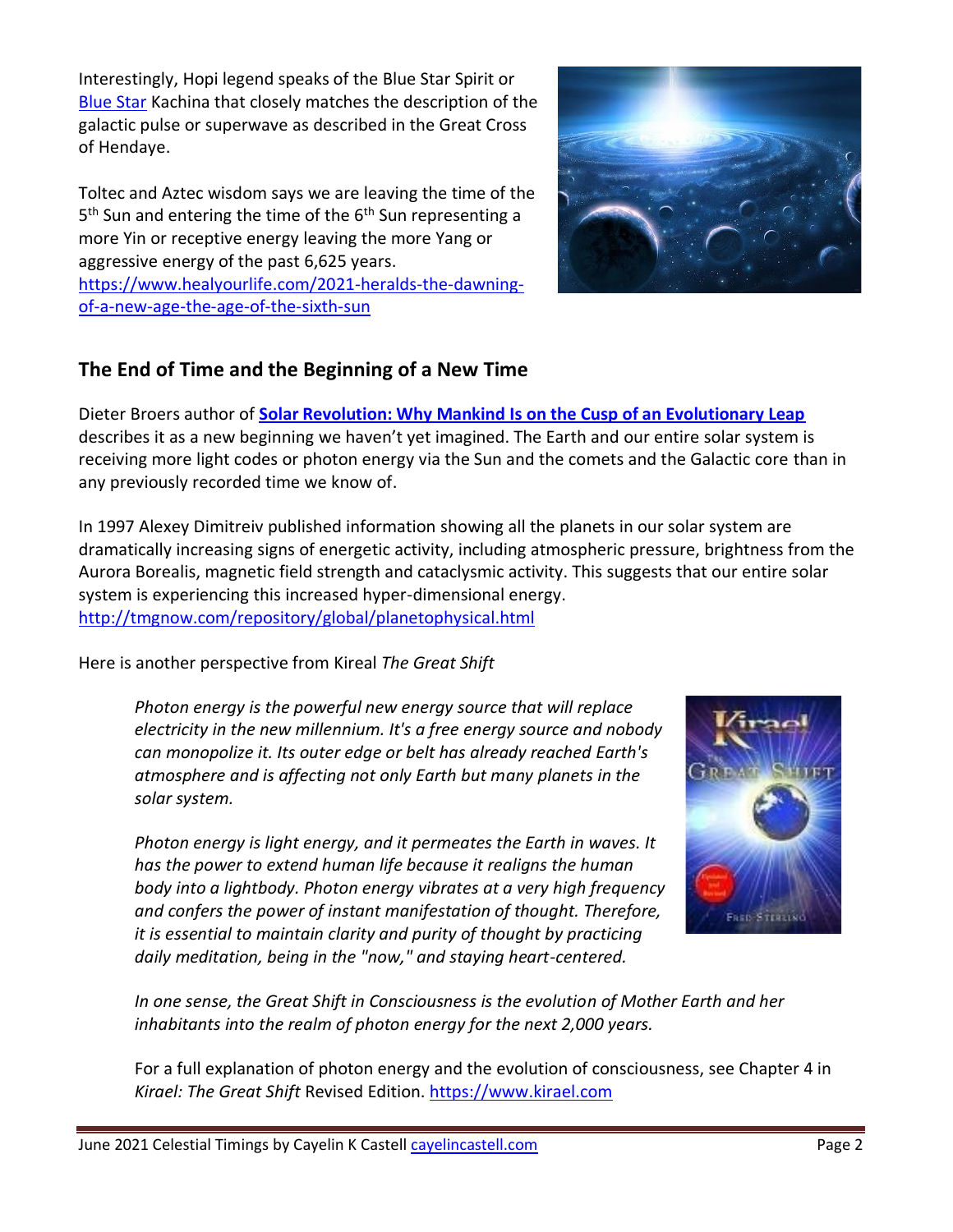All this suggests it has never been more important to focus our attention and intention on what we would like this New Time to be like. For me this includes moving away from the competitive destructive model we have been living with, energizing a loving, cooperative constructive model where all our needs are easily met and we are joyously celebrating the kind, caring, magical gifts we each bring to this New Time. Thank You! Aho! Gracias! Mahalo! Etc…

# **June 2021 Sky Happenings**

**We begin June with Mercury Retrograde until June 22 (see this 10 minute video with insights into Mercury Retrograde [https://youtu.be/i\\_2d\\_u8IJig](https://youtu.be/i_2d_u8IJig) and Venus within 10 degrees of Mercury until June 06 representing the Return of the Divine Feminine a.k.a the Shekinah [https://cayelincastell.com/venus-and](https://cayelincastell.com/venus-and-mercury-return-of-the-shekinah/)[mercury-return-of-the-shekinah/](https://cayelincastell.com/venus-and-mercury-return-of-the-shekinah/)**

**June 10, Thursday. Ring of Fire Solar Eclipse as described by earthsky.org [https://earthsky.org/tonight/annular](https://earthsky.org/tonight/annular-solar-eclipse-on-june-10-2021/)[solar-eclipse-on-june-10-2021/](https://earthsky.org/tonight/annular-solar-eclipse-on-june-10-2021/)**



**And this 7 minute video gives insights on how to work with the Ring of Fire Annular Eclipse <https://youtu.be/EOmVUNNqWRk>**

**June 11, Friday.** Features the second Venus Moon conjunction visible in the evening sky representing the sacral chakra gate. The Moon is about a day and half into its new cycle and is 2.3% illuminated, sitting 3° lower right of Venus shining at the -3.8 Magnitude at dusk Just 10° above the horizon.

You will still need a fairly low horizon line to see Venus and the Moon in the West North West.

**Venus is Out of Bounds from May 23, 2021 at 08:05 am PDT until June 18, 2021 at 02:12 am PDT.** (maximum is 24 degrees 26)

**Find out More about Out of Bounds Venus here [https://cayelincastell.com/wild-cards-or-the-out-of](https://cayelincastell.com/wild-cards-or-the-out-of-bounds-planets/)[bounds-planets/](https://cayelincastell.com/wild-cards-or-the-out-of-bounds-planets/)**

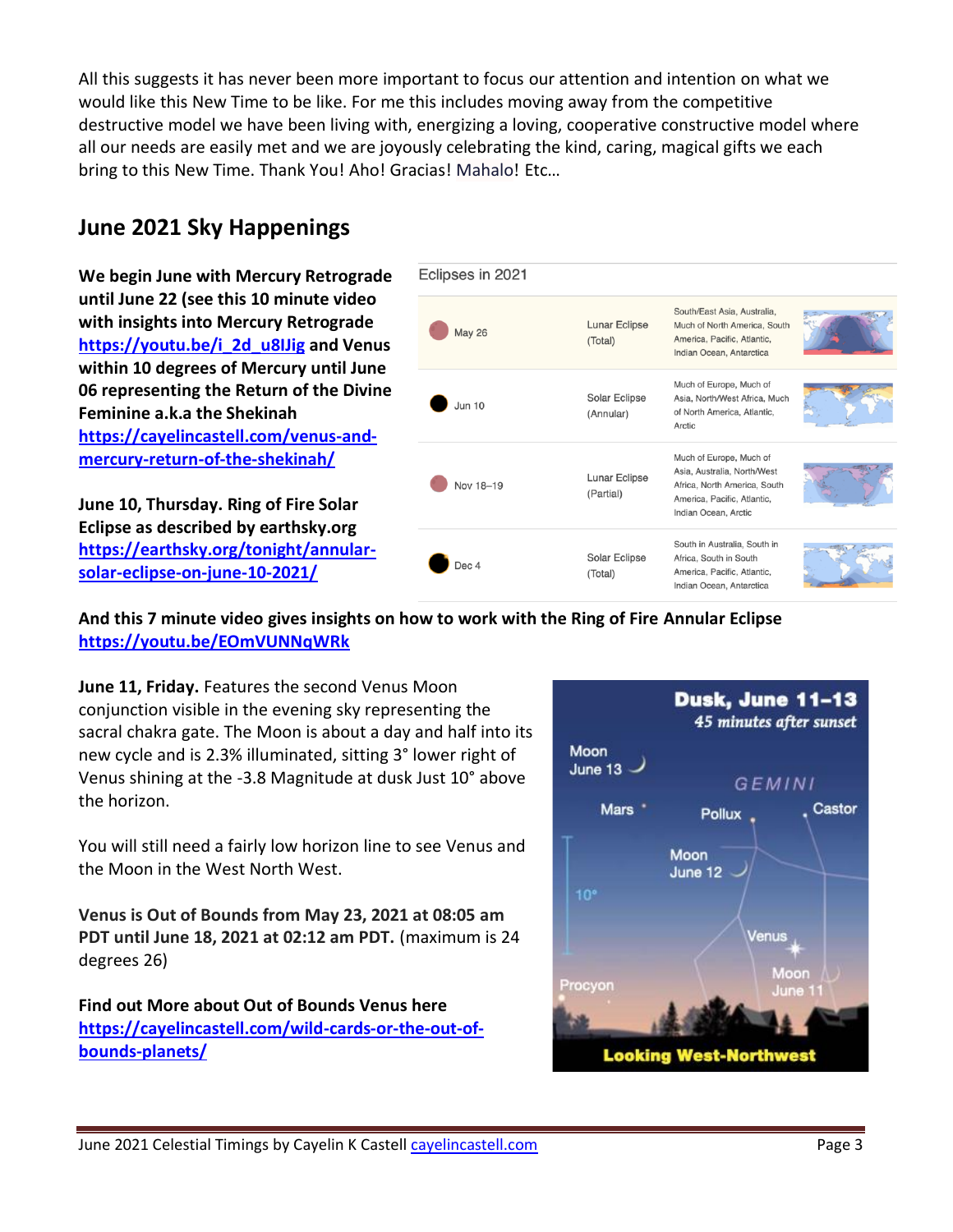To learn more about the significance of this Venus Moon conjunction and how to work with it ceremonially check out the Venus Alchemy evening star journey by clicking on the image below.



**June 13, Sunday.** Similar to the May Moon Magic after being with Venus on June 11 the Moon catches up to Mars and passes the red planet on June 13 due to Venus rapidly catching up to Mars (exact in July) the Moon is with Mars only two nights after have been with Venus.

In July Venus and Mars are so close to each other - the Moon will visit them both on the same night.

On June 13 however the lunar Crescent is a little less than 3° above Mars at a magnitude of 1.8 or half as bright as Pollux in the consolation of the Twins. Pollux is about 10° to the right of Mars.

**June 20, Sunday.** The June Solstice is exact at 8:32 PM Pacific time or 11:32 PM eastern time. More on the Solstice. More here<https://cayelincastell.com/celebrating-the-solstices/>

**The Sun is on the Galactic Cross within the Sacred Hoop of Stars on the June Solstice. More here <https://cayelincastell.com/june-solstice-magic/>**

**June 21, Monday.** As Venus moves along the ecliptic it is passing near the 1.2 magnitude star Pollux in the constellation of the Twins. At dusk the two are only separated by 5°. On the evening of June 24 and 25th Venus will be in a direct line with Castor and Pollux spanning about 12° parallel to the WNW horizon. [https://cayelincastell.com/the-twins](https://cayelincastell.com/the-twins-castor-pollux/)[castor-pollux/](https://cayelincastell.com/the-twins-castor-pollux/)

**June 22, Tuesday.** The Moon is passing the bright red star Antares in the Scorpion.

This month Antares also is the brightest star the Moon gets closest to though the Moon does pass nearly as close to Regulus on the evening of the June 15.

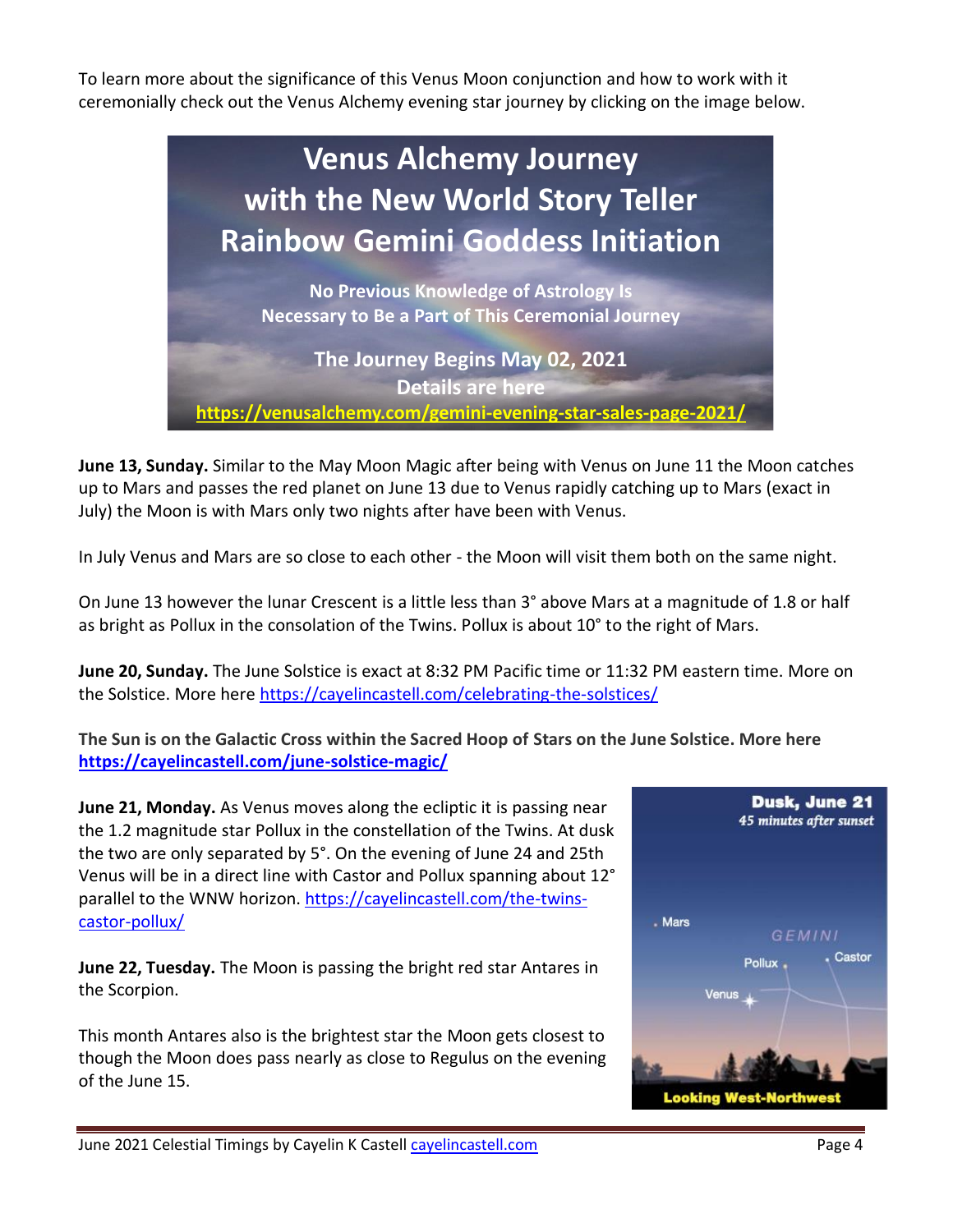**June 23, Wednesday. Mars** at 1.8 magnitude is moving through the center of the Beehive Cluster on June 23. To see this you will most likely need binoculars and look low in the WNS starting about 90 minutes after sunset. From mid northern latitudes the planet and cluster are just 7° above the horizon as twilight deepens and sets soon after. Mars is near this cluster from June 22-24 so you have a couple of backup opportunities in case of clouds on the 23rd.

**When Planets are passing the Beehive Cluster (7 Leo)** we are reminded of Bee Blessings that come from many ancient Goddess or Divine Feminine symbols.

Bees matter and are essential to the whole. Environmentally, Bees are vital to the health and well-being of our planet pollinating flowers and crops so they can reproduce. This is why Bees are considered a fertility symbol. Bees also teach us about enjoying the blessings of nectar or sweetness of life.



A good question to consider is … Are you enjoying the sweetness of life? If not what can you do to change that?



**On the morning of June 25** if you live in the western half of the US or in Mexico you'll see an occultation of the Moon over Nunki a star that marks the vane of the Arrow in the constellation of the Archer – pointing directly to Galactic Center. Nunki shines at 2.1 magnitude

From most of the western half of the US and Hawaii the 15 1/2 day old Moon will cover the star. For other locations further east of the event occurs in morning twilight or around sunrise.

August 18 and 19 (when the Moon is 11 days old) a slim section of the far southern US, Central America and Northern South America will see the star disappear once again.

**June 27, Sunday.** After opening the month by visiting Jupiter and the Moon is book ending by closing in on Saturn. And the predawn hours the waning gibbous Moon is within less than 5° below Saturn shining at +0.4 magnitude. Both objects are found right in the middle of the Goat Fish a.k.a. Capricornus.



Of course the brilliant Moon will make it difficult to see most of the stars in this part of the sky.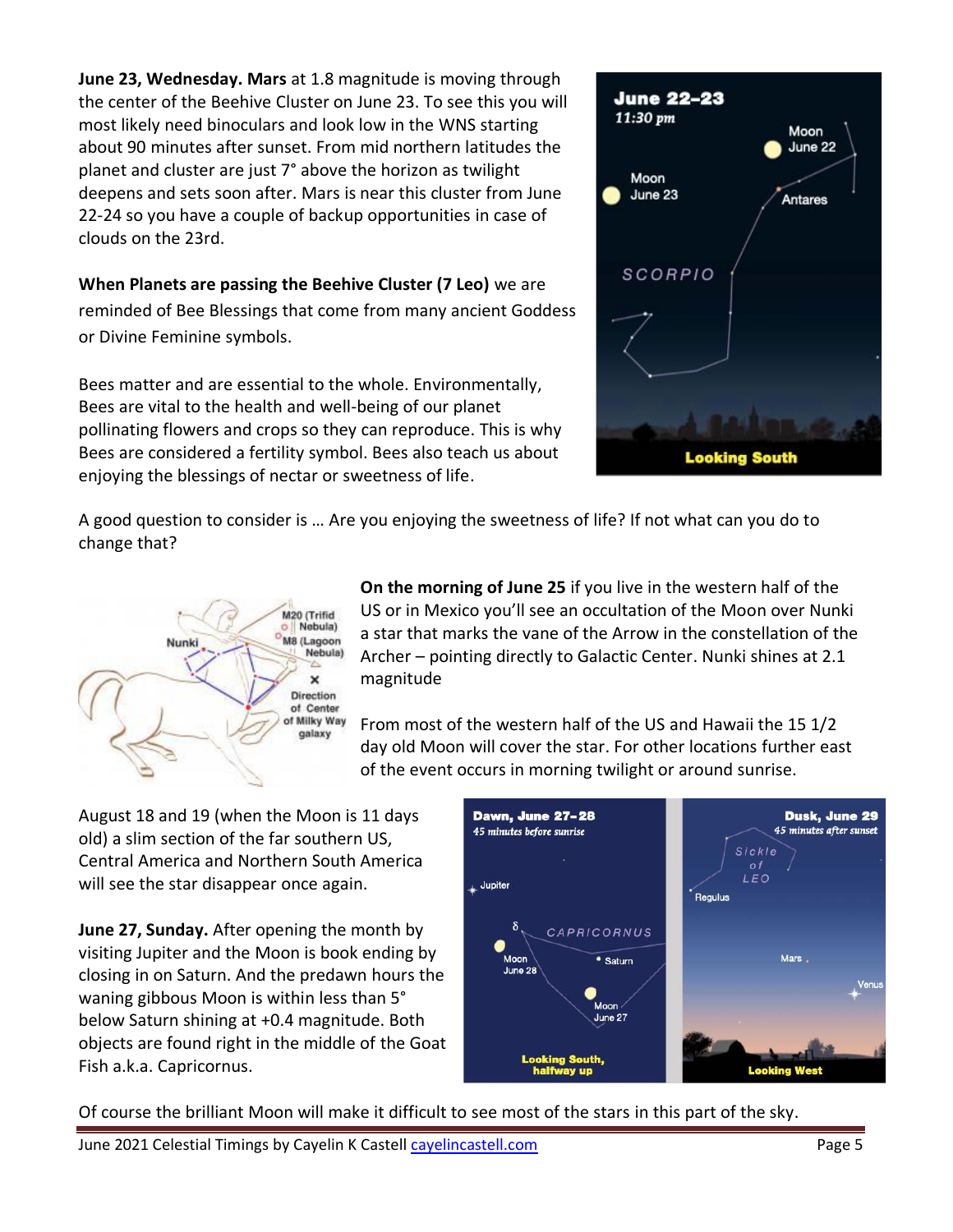#### **Meteor Showers**

**June 7 the Arietids** peak and are favored with a New Moon Eclipse on June 11 though it helps to be near the equator to see them.

**June 15 Lyrids** peak though not much has been observed from them in recent years. Look towards bright star Vega in the Summer Triangle and the Pole Star 13,000 years ago.

**June 27 Bootids** peak best observing in Northern Hemisphere. Look to constellation Bootes where Arcturus is located. This one is known for very slow meteors.

## **June Sky Worth Noting**

This month the Milky Way lies to the south at night and the constellations the Sun moves through during the winter are easily visible, including the Scorpion, the Archer, the Scales (where Saturn is located) and the Virgin Priestess (where Mars is still located).

Also prominent this month are seven main stars of the constellation of the Virgin Priestess (a.k.a. Virgo), Vindemiatrix, Zaniah, Porrima, Zavijava, Khambalia, Auva, and Spica.

The most visible star in this group is the bright bluish white star Spica, "spike of grain" where the Moon is on June 19 this month.

Higher in the sky and a bit to the right of Spica is the star Denebola marking the lion's tail in the constellation also known as Leo. If you follow a direct line from Spica to the

upper left you will see the bright red star Arcturus, creating what is known as the Spring Triangle.



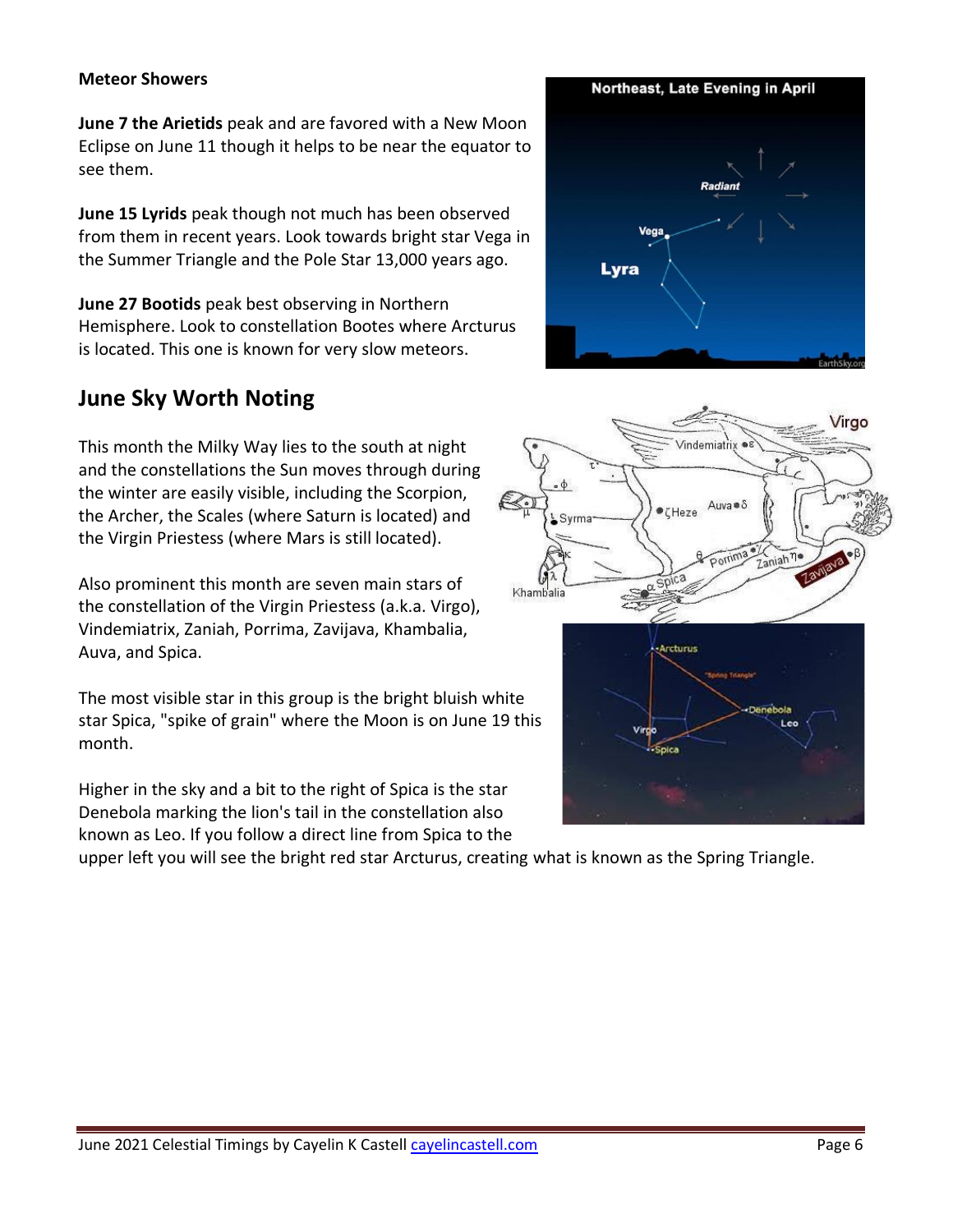#### **Arcturus in June**

Arcturus is beautiful to see in the June night sky. Some feel it is the most distinctive of all the skies bright stars. Using the handle of the Big Dipper you can arc to Arcturus.

Arcturus is a -0.5 magnitude star making it the fourth brightest star in our night sky. However sitting at a number three is Alpha Centauri using a combination of two stars at magnitude -0.1 and 1.35. If you treat these two stars individually then Arcturus becomes the third brightest star. For observers in northern latitudes Arcturus is second only to the brightest star in the night sky Sirius who shines at a magnitude of -1.44.



This means Arcturus rules the evening Sky from

late spring to mid-autumn during the time that Sirius is absent in the evening hours.

A further remarkable indicator of Arcturus' brightness is it's daytime visibility having been spotted with the naked eye right at sunset. The great 19<sup>th</sup> century German visual observer JF Julius Schmidt claimed he saw Arcturus without optics 24 minutes before sunset.

If you are in mid-northern latitudes Arcturus crosses the Meridian at an altitude of roughly 65° however for those in Hawaii Arcturus appears to be nearly directly overhead. That is why Arcturus was such an important navigational aid to early Polynesian sailors who determine their latitude by noting what stars appeared on the Zenity. Between about 1219 and 1266 A.D. some of these South Pacific sailors found the Hawaiian island chain with Arcturus overhead so they knew they could use that star to return to these new lands.

Arcturus brightness stands out along with its Bright red color. Also Arcturus is known for its origin and its age. Our Sun is roughly 4.6 billion years. Astronomers estimate Arcturus to be 7.1 billion years old more than half the age of the universe itself.

Among the countless stars that travel within the Milky Way, Arcturus is tilted only slightly toward our galaxies equatorial plane. Astronomers feel it may be possible that Arcturus, along with 52 other stars that do the same thing, are from another Galaxy that collided with the Milky Way a very long time ago.

These insights come from astronomer Fred SCHAFF shared in Sky and Telescop Magazine.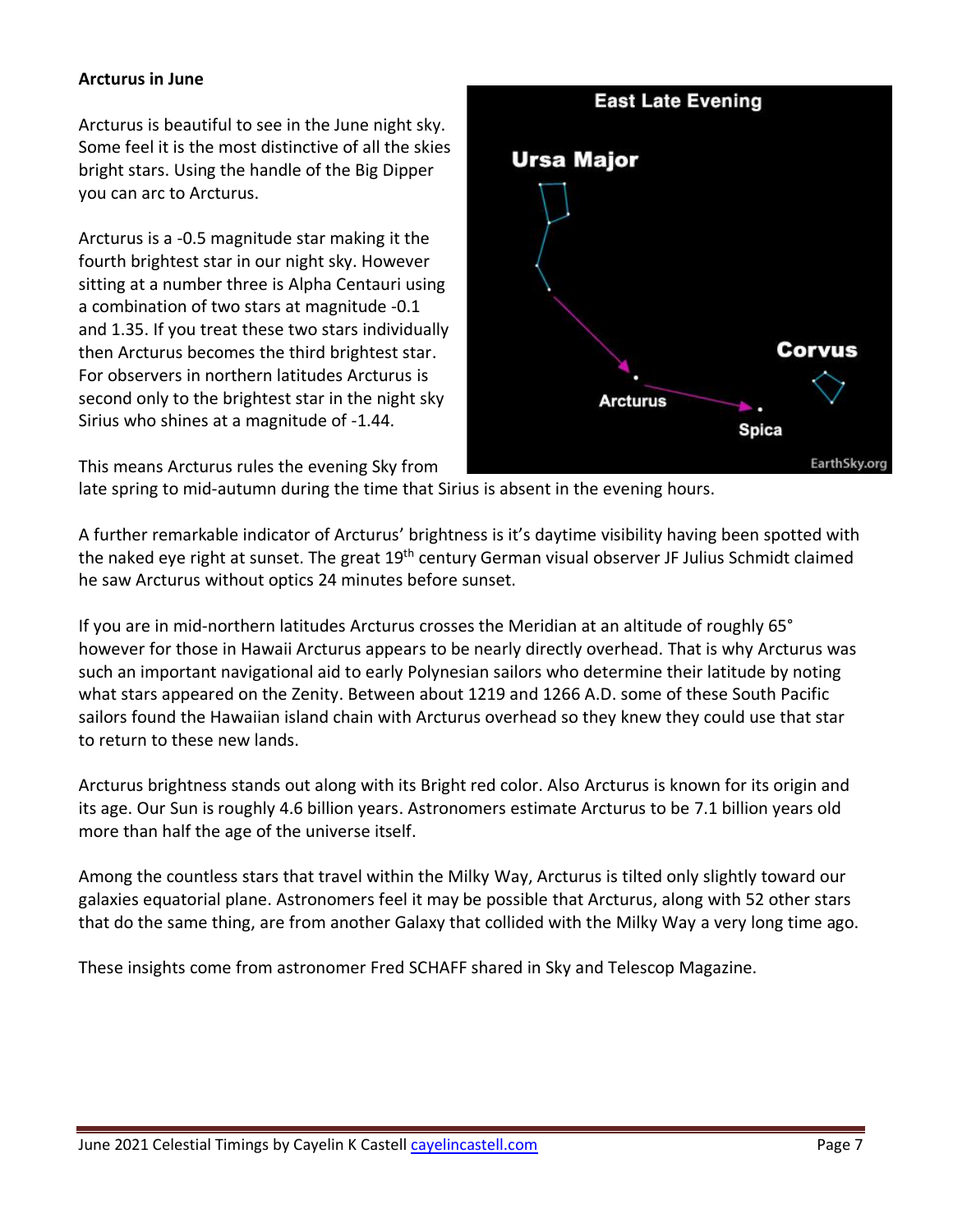#### **Stars worth noting in the Night Sky this Month**

This month the Milky Way is seen lying flat around the horizon so not clearly visible unless you look up to the Northeast highest part in Cygnus the Swan. However this position of the Milky Way gives us the sense of the Plane of the Galaxy. Plus, when looking Northeast toward Cygnus Galactic Center is to your right.



Also prominent this month is the constellation of the Virgin Priestess (a.k.a. Virgo) containing seven main stars. The most visible star in this group is the bright bluish white star Spica, meaning "spike of grain" reminding us we reap what we sew.

**The Stellar Triangle** is a perfect 30-60-90 degree right triangle and includes Regulus (in the constellation of the Lion), Spica (in the constellation of the Virgin Priestess) and Arcturus (in the constellation of Bootes).

Once each month the Moon illuminates Regulus and a few days later passes by Spica further energizing the lights codes from these stars. This is happening May 19 at the Last Quarter Moon (29 Leo) within one degree of Regulus (0 Virgo) and then the Moon catches up to Spica around May 23.